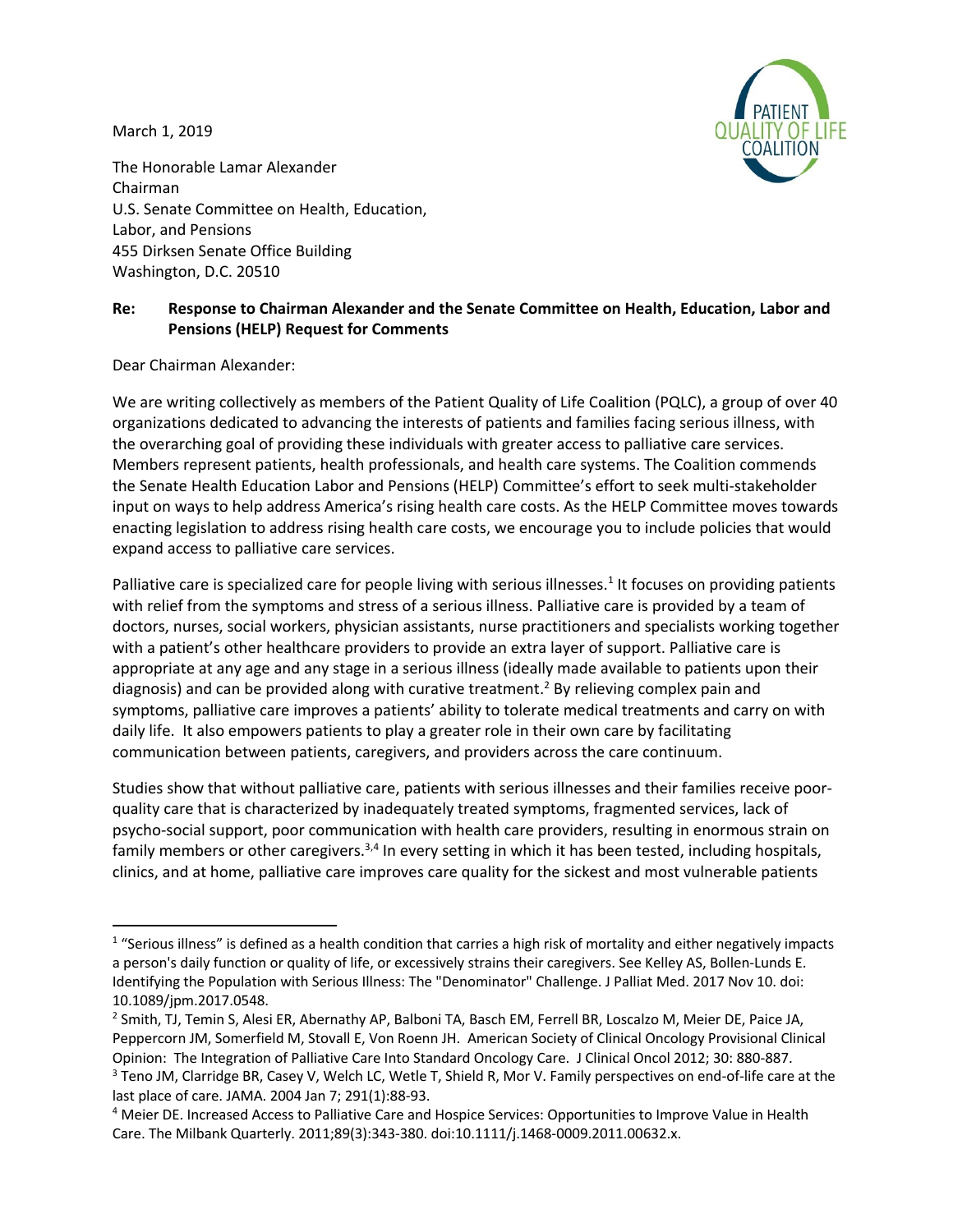*Patient Quality of Life Coalition Comments on Chairman Alexander's RFC March 1, 2019 Page 2*

across all diseases.<sup>5</sup> By focusing on priorities that matter most to patients and their families, palliative care has been shown to improve both quality of care and quality of life during and after treatment.<sup>6,7</sup> In one study, patients with metastatic non-small-cell lung cancer who received palliative care services shortly after diagnosis even lived longer than those who did not receive palliative care.<sup>8</sup>

Some Medicare Advantage plans have begun to provide palliative care services to their enrollees. One successful model is Aetna's Compassionate Care Program, which uses care managers who provide a comprehensive assessment of the patient's needs by telephone and consult with the patient, physician, and the patient's family. These care managers provide education and support, give assistance with pain medications and psychosocial needs, and help ensure that advance directives are in place and complied with. $9$ 

The use of palliative care services has been shown to reduce costs. Better care for high-risk, high cost patients leads to reduction in reliance on 911 calls, emergency department visits, hospital admissions and readmissions and leads to consistent and substantial reductions in associated health care spending. One study found that the receipt of a palliative care consultation within two days of admission was associated with 22 percent lower costs for patients with certain comorbid conditions.10 Palliative care results in fewer crises, reducing hospital utilization and resulting in overall cost savings.11 Another study focused on nurse-led, palliative care-focused interventions focused on physical, psychosocial and care coordination provided in consultation with oncology services for patients with advanced cancer in a rural area. The study concluded that those receiving the palliative care services had higher quality of life and mood scores compared to those receiving oncology services alone.<sup>12</sup>

Yet, despite the demonstrated benefits of palliative care, there remain millions of Americans who do not access such services. Many of these people are included in the five percent of patients who account for approximately 60 percent of all health care spending – those with multiple chronic conditions and functional limitations who have persistent high costs. $^{13}$ 

 <sup>5</sup> Smith S, Brick A, O'Hara S, Normand C. Evidence on the cost and cost-effectiveness of palliative care: a literature review. Palliat Med. 2014 Feb;28(2):130-50.

<sup>6</sup> Delgado-Guay MO, et al. Symptom distress, interventions, and outcomes of intensive care unit cancer patients referred to a palliative care consult team, 115(2) Cancer 437-45 (2009).

 $7$  Casarett D, et al., Do palliative consultations improve patient outcomes? 56 J Am Geriatric Soc'y 593, 597-98 (2008).

<sup>8</sup> Temel JS, Greer JA, Muzikansky A, et al. Early palliative care for patients with metastatic non-small-cell lung cancer. N Engl J Med. 2010;363:733-742.

<sup>9</sup> Krakauer R, Spettell CM, Reisman L, Wade MJ. Opportunities to improve the quality of care for advanced illness. *Health Affairs* 28(5)1357-1359 (2009).

<sup>&</sup>lt;sup>10</sup> May P, et al. Palliative Care Teams' Cost-Saving Effect Is Larger For Cancer Patients With Higher Numbers Of Comorbidities. Health Affairs. January 2016.

<sup>&</sup>lt;sup>11</sup> Agency for Healthcare Research and Quality: System-integrated program coordinates care for people with advanced illness, leading to greater use of hospice services, lower utilization and costs, and high satisfaction. www.innovations.ahrq.gov/content.aspx?id=3370.

<sup>12</sup> Bakitas M, Doyle Lyons K, Hegel MT, Balan S, Brokaw FC, Seville J, Hull JG, Li Z, Tosteson TD, Byock IR, Ahles TA. Effects of a palliative care intervention on clinical outcomes in patients with advanced cancer. *JAMA* 2009;302(7):741-749.

<sup>&</sup>lt;sup>13</sup> IOM (Institute of Medicine). 2014. Dying in America: Improving quality and honoring individual preferences near the end of life. Washington, DC: The National Academies Press.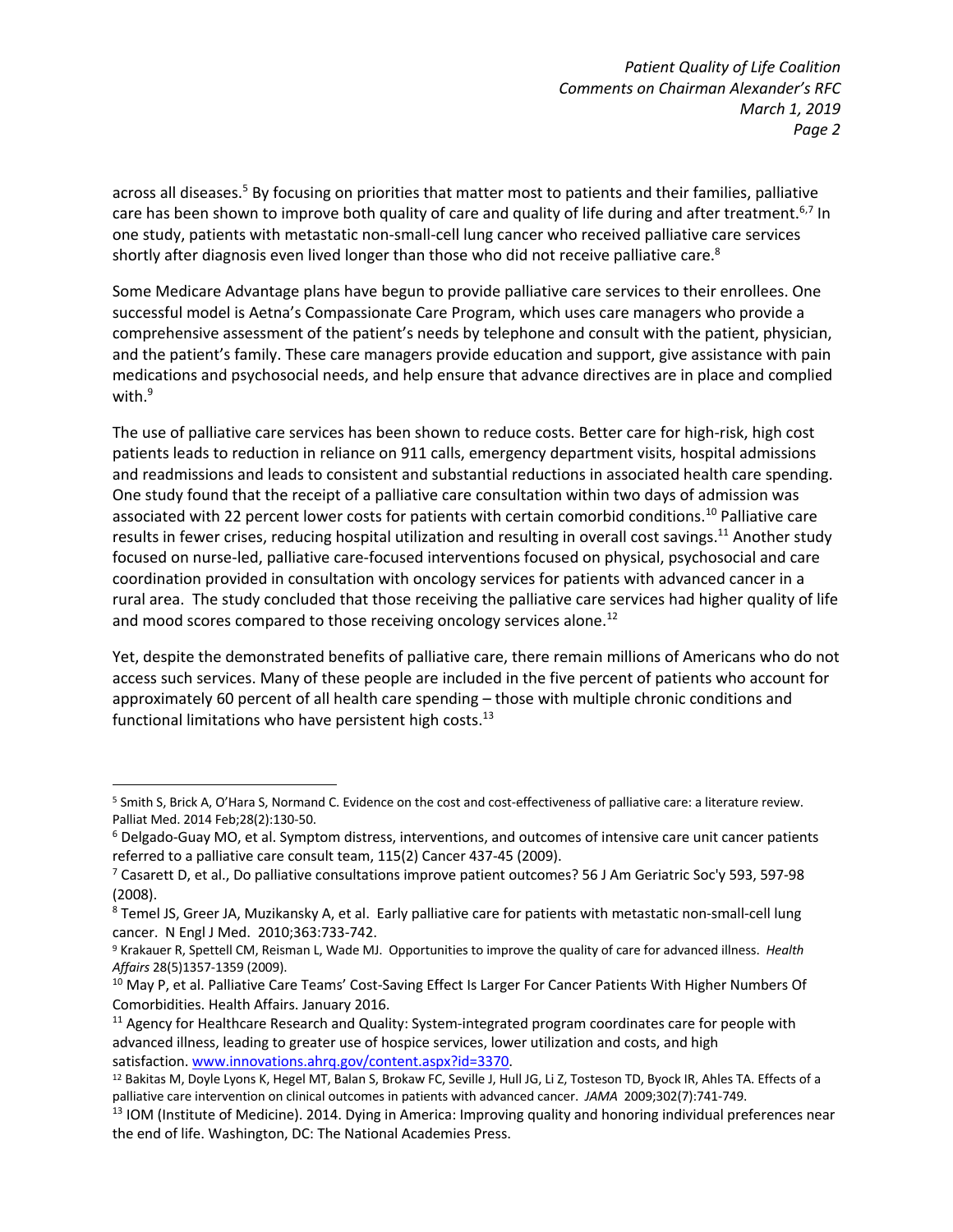## **The Palliative Care and Hospice Education and Training Act (PCHETA)**

The PQLC supports the Palliative Care and Hospice Education and Training Act (PCHETA), which would help to ensure that more individuals have access to palliative care services by addressing:

- The need to train more physicians, nurses, social workers, and other health professionals in the medical subspecialty of palliative care;
- The need to educate the public and providers about the availability of palliative care; and
- The need for a greater investment in evidence based research specific to palliative care, and symptom management.

By expanding the palliative care workforce, awareness, and research, this bipartisan legislation will improve quality of care and quality of life for millions of patients living with serious or life-threatening illness and their family/caregivers.

PCHETA passed unanimously in the House of Representatives last Congress and had strong bi-partisan support in the Senate. The House bill, H.R. 647, was recently re-introduced and the Senate bill is expected to be re-introduced shortly. We urge the Committee to consider this legislation as you develop policy proposals to address health care costs.

## **Conclusion**

On behalf of the Patient Quality of Life Coalition, we thank you for the opportunity to submit policy ideas and proposals to the Senate HELP Committee. As the Committee examines ways to help address America's rising health care costs, we welcome the opportunity to discuss policy proposals that would provide patients greater access to palliative care. If you have any questions, please contact Keysha Brooks-Coley, Chair of the Patient Quality of Life Coalition, at 202-661-5720 or Keysha.Brooks-Coley@cancer.org.

## Sincerely,

Alzheimer's Association Alzheimer's Impact Movement American Academy of Hospice and Palliative Medicine American Cancer Society Cancer Action Network American Heart Association American Society of Clinical Oncology Association of Oncology Social Work Association of Pediatric Hematology/Oncology Nurses CSU Institute for Palliative Care Catholic Health Association of the United States Cancer Support Community Center to Advance Palliative Care Children's National Medical Center Coalition for Compassionate Care of California Hospice and Palliative Nurses Association